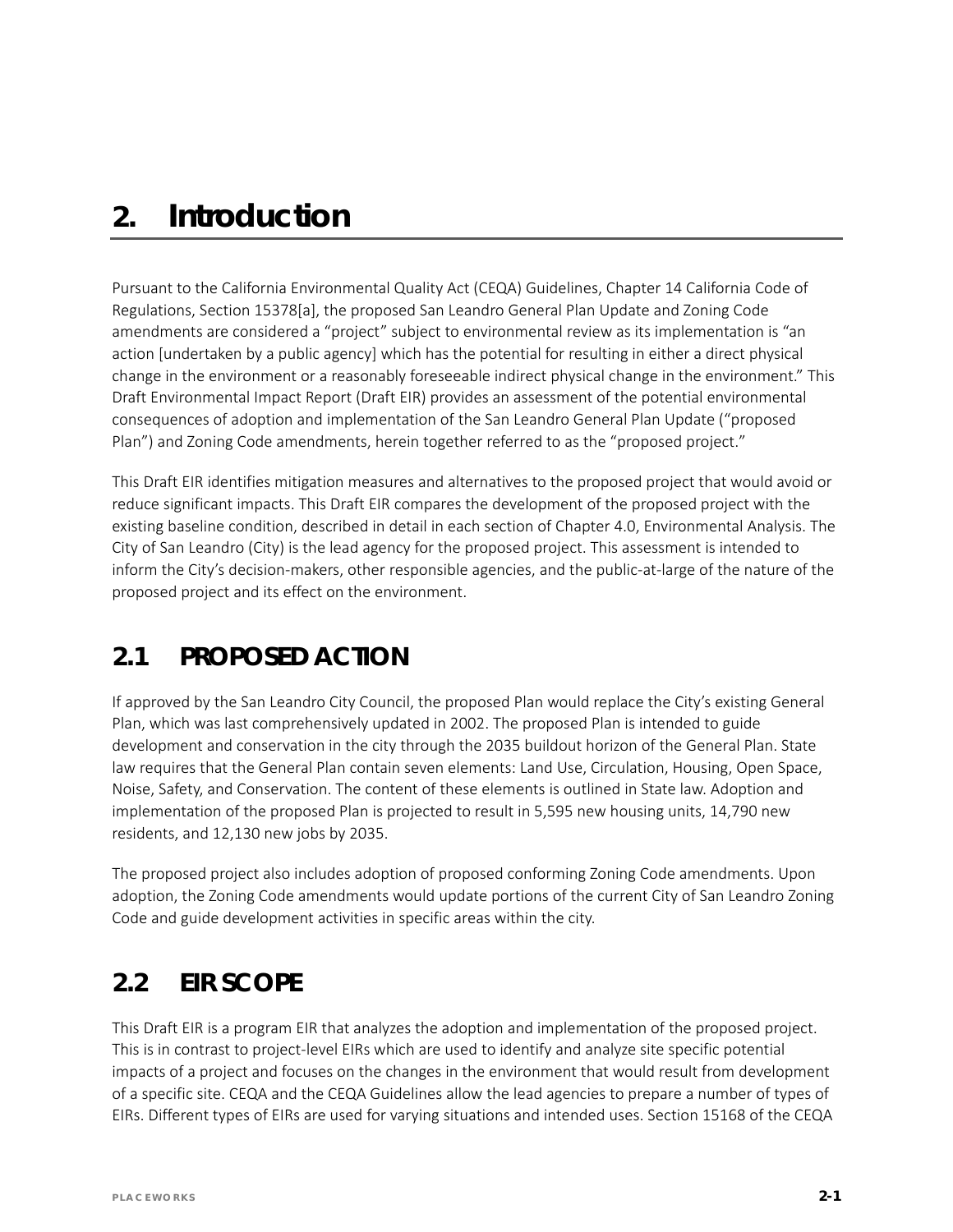#### **INTRODUCTION**

Guidelines states that program EIRs are appropriate when a project consists of a series of actions related to the issuance of rules, regulations, and other planning criteria.

In this case, the proposed project that is the subject of this Draft EIR consists of a long-term plan and set of regulatory changes that would be implemented over time as policy documents and regulations guiding future development activities and City actions. No specific development projects are proposed as part of the proposed project. Therefore, this EIR is a program-level EIR that analyzes the potential environmental effects of the adoption of the proposed project. As a program EIR, it is not project-specific, and does not evaluate the impacts of individual projects that may be proposed in the future under the General Plan. However, if the program EIR addresses the program's effects as specifically and comprehensively as is reasonably possible, and later activities are within scope of the effects examined in the program EIR, then additional environmental review may not be required for those future projects.<sup>[1](#page-1-0)</sup> When a program EIR is relied on for a subsequent activity, the lead agency must incorporate feasible mitigation measures and alternatives developed in the program EIR into the subsequent activities (CEQA Guidelines Section 15168[c][3]). If a subsequent activity would have effects that are not within the scope of the program EIR, the lead agency must prepare a new Initial Study leading to a Negative Declaration, a Mitigated Negative Declaration, or an EIR unless the activity qualifies for an exemption. For these subsequent environmental review documents, this program EIR will serve as the first-tier environmental analysis. The program EIR can also serve to streamline future environmental review of subsequent projects.

For a complete listing of environmental topics covered in this Draft EIR, see Chapter 4.0, Environmental Analysis.

### **2.3 ENVIRONMENTAL REVIEW PROCESS**

### **2.3.1 DRAFT EIR**

Pursuant to State CEQA Guidelines Section 15063, the City of San Leandro determined that the proposed project could result in potentially significant environmental impacts and that an EIR would be required. In compliance with Section 21080.4 of the California Public Resources Code, the City circulated the Notice of Preparation (NOP) of an EIR for the proposed project to the Office of Planning and Research (OPR) State Clearinghouse and interested agencies and persons on November 4, 2014 for a 30-day review period. The NOP solicited comments from identified responsible and trustee agencies, as well as interested parties regarding the scope of the Draft EIR. Appendix A of this Draft EIR contains the NOP as well as the comments received by the City in response to the NOP.

This Draft EIR will be available for review by the public and interested parties, agencies, and organizations for a 45-day comment period. During the comment period, the public is invited to submit written or email comments on the Draft EIR to the City of San Leandro Community Development Department. Written comments should be submitted to:

<span id="page-1-0"></span> $\overline{a}$ 

<sup>&</sup>lt;sup>1</sup> CEQA Guidelines Section 15168[c] and CEQA streamlining provisions.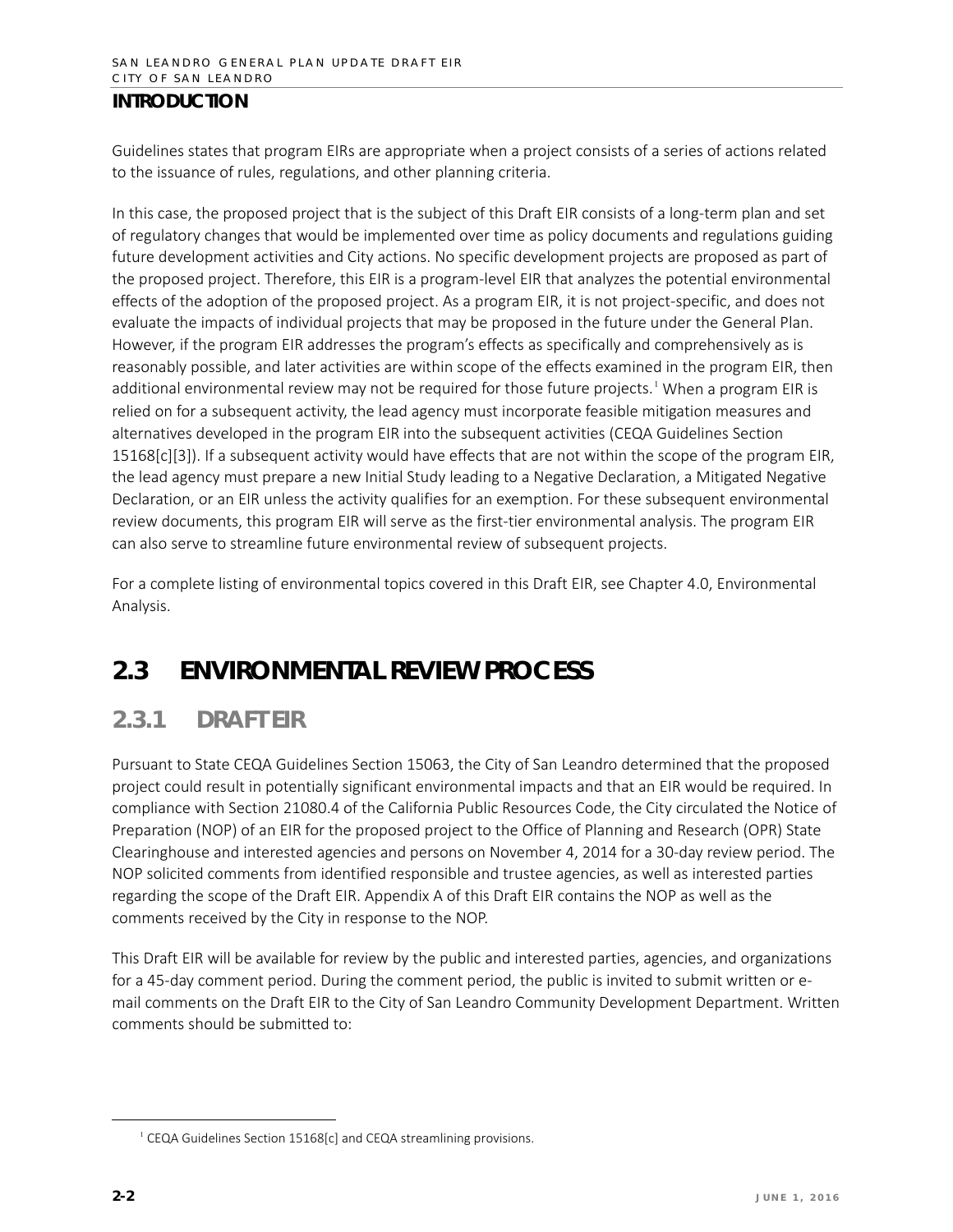#### **INTRODUCTION**

Tom Liao Deputy Community Development Director City of San Leandro 835 East 14th Street San Leandro, CA 94577 [tliao@sanleandro.org](mailto:tliao@sanleandro.org)

Written and/or verbal comments on the Draft EIR will also be accepted at a Planning Commission hearing, during the public comment period, which will be legally noticed and is tentatively scheduled for the following date:

Planning Commission public hearing: 7:00 pm, June 16, 2016 in San Leandro City Council Chambers

#### **2.3.2 FINAL EIR**

Upon completion of the 45-day review period, the City of San Leandro will review all comments received on the Draft EIR and prepare written responses for each comment. A Final EIR will then be prepared, incorporating all of the comments received, responses to the comments, and any changes to the Draft EIR that result from the comments received. The Final EIR will then be presented to the City of San Leandro for certification as the environmental document for the proposed project. All persons who commented on the Draft EIR will be notified of the availability of the Final EIR and the date of the public hearing before the City on the proposed General Plan Update project, and all responses to comments submitted on the Draft EIR by agencies will be provided to those agencies at least 10 days prior to final action on the proposed project. The Planning Commission will consider and recommend on the Final EIR and the proposed project.

The City Council will make findings regarding the extent and nature of the impacts as presented in the Final EIR. The Final EIR will need to be certified as complete by the City prior to making a decision to approve or deny the proposed project. Public input is encouraged at all public hearings before the City.

After the City Council certifies the Final EIR, the City Council will also consider the proposed project (i.e., the General Plan Update), which it may approve or deny. The City Council may find that the mitigation measures are outside the jurisdiction of the City to implement, or that there are no feasible mitigation measures for a given significant impact. In the latter case, the City Council may nonetheless determine that the proposed project is necessary or desirable due to specific overriding considerations, including economic factors, and may approve the proposed project after weighing its benefits against its unavoidable, significant impacts.

### **2.3.3 MITIGATION MONITORING**

Public Resources Code Section 21081.6 requires that the lead agency adopt a monitoring or reporting program for any project for which it has made mitigation findings pursuant to Public Resources Code 21081. Such a program is intended to ensure the implementation of all mitigation measures adopted through the preparation of an EIR. The Mitigation Monitoring and Reporting Program for the proposed project will be completed and available to the public prior to certification of this EIR.